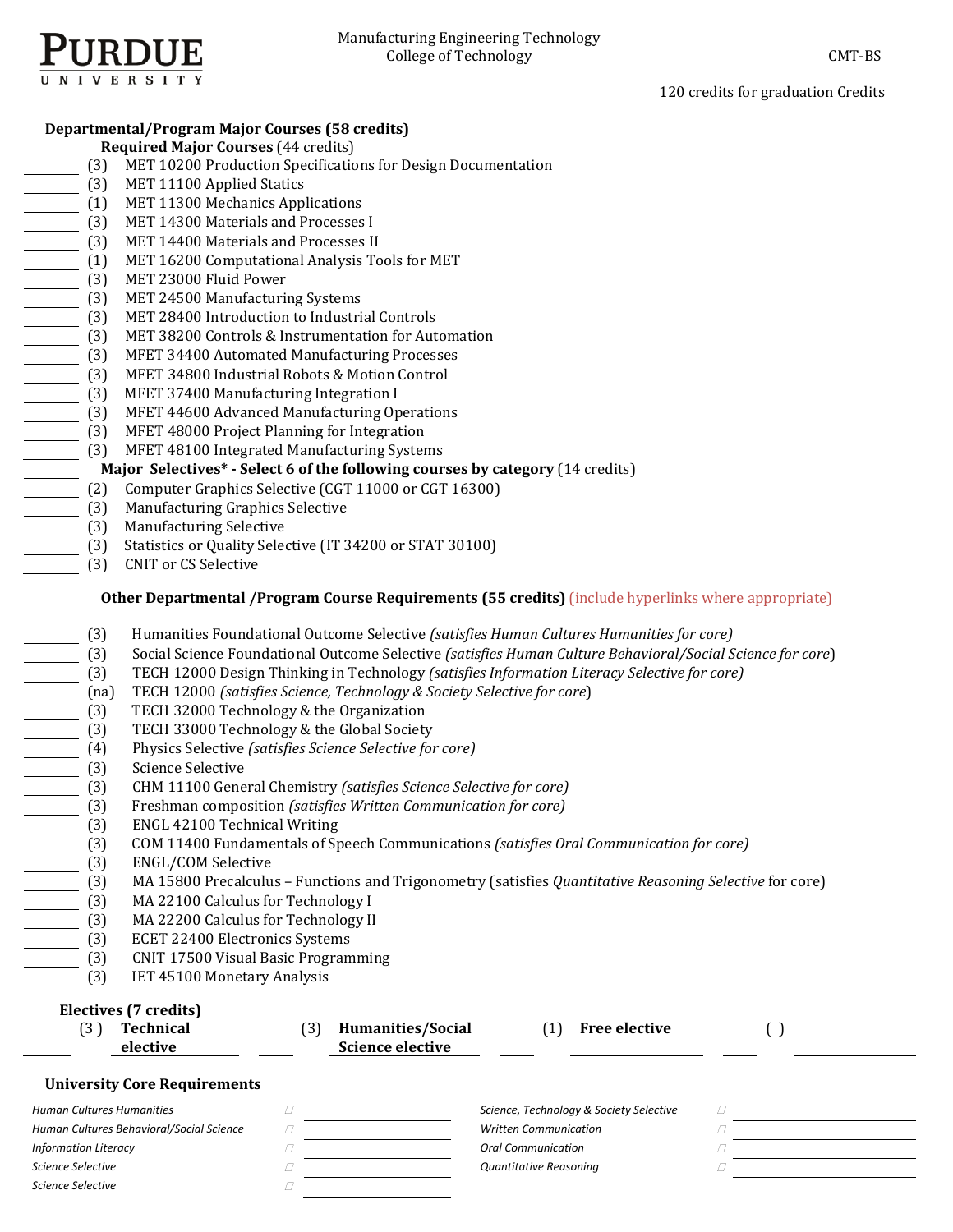*\*\*\*\*\*\*\*\*\*\*\*\*\*\*\*\*\*\*\*\*\*\*\*\*\*\*\*\*\*\*\*\*\*\*\*\*\*\*\*\*\*\*\*\*\*\*\*\*\*\*\*\*\*\*\*\*\*\*\*\*\*\*\*\*\*\*\*\*\*\*\*\*\*\*\*\*\*\*\*\*\*\*\*\*\*\*\*\*\*\*\*\*\*\*\*\*\*\*\*\*\*\*\*\*\*\*\*\*\*\*\*\*\*\*\*\*\*\*\*\*\*\*\*\*\*\*\**

**The student is ultimately responsible for knowing and completing all degree requirements.** 

## **Degree Works is knowledge source for specific requirements and completion**

*\*\*\*\*\*\*\*\*\*\*\*\*\*\*\*\*\*\*\*\*\*\*\*\*\*\*\*\*\*\*\*\*\*\*\*\*\*\*\*\*\*\*\*\*\*\*\*\*\*\*\*\*\*\*\*\*\*\*\*\*\*\*\*\*\*\*\*\*\*\*\*\*\*\*\*\*\*\*\*\*\*\*\*\*\*\*\*\*\*\*\*\*\*\*\*\*\*\*\*\*\*\*\*\*\*\*\*\*\*\*\*\*\*\*\*\*\*\*\*\*\*\*\*\*\*\*\*\**

Revised 5/2013 (effective Fall 2013)

# **Manufacturing Engineering Technology**

**Suggested** Arrangement of Courses:

| Credits | <b>Fall 1st Year</b>        | <b>Prerequisite</b> | Credits | <b>Spring 1st Year</b>        | <b>Prerequisite</b> |
|---------|-----------------------------|---------------------|---------|-------------------------------|---------------------|
| 3       | English composition         | <b>NA</b>           | 3       | CHM 11100 Genl Chemistry      | <b>NA</b>           |
| 3       | MA 15800 Precalc: Func&Trig | <b>NA</b>           | າ       | MA 22100 Calc for Tech I      | MA 15800            |
|         | MET 14400 Matls & Proc II   | <b>NA</b>           |         | COM 11400 Speech Com          | <b>NA</b>           |
|         | TECH 12000 Design Thinking  | <b>NA</b>           |         | Humanities Found. Outcome Sel | <b>NA</b>           |
|         | MET 16200 Comp Tools        | <b>NA</b>           | 3       | MET 14300 Matls & Proc I      | <b>NA</b>           |
|         |                             |                     |         |                               |                     |
| 13      |                             |                     | 15      |                               |                     |

| Credits       | <b>Fall 2nd Year</b>       | <b>Prerequisite</b>    | Credits | <b>Spring 2nd Year</b>          | <b>Prerequisite</b>                 |
|---------------|----------------------------|------------------------|---------|---------------------------------|-------------------------------------|
| 3             | MA 22200 Calc for Tech II  | MA 22100               | 3       | MET 10200 Prod. Specs           | MET 16200, CGT<br>11000/16300       |
| 3             | MET 11100 Applied Statics  | MA 15800, MET<br>16200 | 3       | MET 24500 Mfg Systems           | MET 14300/14400,<br>CGT 11000/16300 |
| 3             | ECET 22400 Electronics Sys | MA 15800               | ີ       | MET 28400 Intro to Ind Controls | ECET 22400                          |
| 3             | Soc Sci Found Outcome Sel  | <b>NA</b>              |         | MET 11300 Mech. Apps            | MET 11100                           |
| $\mathcal{P}$ | CGT selective              | <b>NA</b>              |         | <b>PHYS</b> selective           | <b>NA</b>                           |
|               | Free elective              | <b>NA</b>              | າ       | CNIT 17500 Visual Basic Prog    | <b>NA</b>                           |
| 15            |                            |                        | 17      |                                 |                                     |

| Credits | <b>Fall 3rd Year</b>         | Prerequisite                    | Credits | <b>Spring 3rd Year</b>           | Prerequisite  |
|---------|------------------------------|---------------------------------|---------|----------------------------------|---------------|
| 3       | MET 23000 Fluid Power        | MET 11100                       |         | <b>Manufacturing Selective</b>   |               |
| 3       | MFET 34400 Auto Mfg Proc     | MET 24500                       |         | ENGL 42100 Tech Writing          | Freshman comp |
|         | Mfg Graphics Selective       | CGT 11000/16300                 | 3       | <b>Stat/Qual Selective</b>       |               |
| 3       | MFET 37400 Mfg Integration I | <b>MET 28400, CNIT</b><br>17500 | -3      | <b>CNIT/CS Selective</b>         |               |
| 3       | <b>Science Selective</b>     |                                 |         | MET 38200 Contls & Inst for Auto | MET 28400     |
|         |                              |                                 |         |                                  |               |
| 15      |                              |                                 | 15      |                                  |               |

| Credits | <b>Fall 4th Year</b>               | Prerequisite      | Credits | <b>Spring 4th Year</b>       | Prerequisite      |
|---------|------------------------------------|-------------------|---------|------------------------------|-------------------|
| 3       | MFET 34800 Ind Robots&Mot          | MET 28400         | 3       | MFET 48100 Int Mfg Systems   | <b>MFET 48000</b> |
|         | MFET 44600 Adv Mfg Oper.           | MFET Junior+      | -3      | <b>Technical Elective</b>    |                   |
| 3       | MFET 48000 Proj Plan for Int       | <b>MFET 34800</b> | -3      | Hum/Soc Sci Elective         |                   |
| 3       | TECH 32000 Tech & the Org          | <b>TECH 12000</b> | 3       | <b>ENGL/COM Selective</b>    |                   |
| 3       | <b>IET 45100 Monetary Analysis</b> |                   | 3       | TECH 33000 Tech & Global Soc | <b>TECH 12000</b> |
|         |                                    |                   |         |                              |                   |
| 15      |                                    |                   | 15      |                              |                   |

\*Satisfies a University Core Requirement

\*\*Satisfies a Non-departmental Major Course Requirement

**120 semester credits required for Bachelor of Science degree. 2.0 Graduation GPA required for Bachelor of Science degree.**

*\*\*\*\*\*\*\*\*\*\*\*\*\*\*\*\*\*\*\*\*\*\*\*\*\*\*\*\*\*\*\*\*\*\*\*\*\*\*\*\*\*\*\*\*\*\*\*\*\*\*\*\*\*\*\*\*\*\*\*\*\*\*\*\*\*\*\*\*\*\*\*\*\*\*\*\*\*\*\*\*\*\*\*\*\*\*\*\*\*\*\*\*\*\*\*\*\*\*\*\*\*\*\*\*\*\*\*\*\*\*\*\*\*\*\*\*\*\*\*\*\*\*\*\*\*\*\**

**The student is ultimately responsible for knowing and completing all degree requirements.** 

**Degree Works is knowledge source for specific requirements and completion**

*\*\*\*\*\*\*\*\*\*\*\*\*\*\*\*\*\*\*\*\*\*\*\*\*\*\*\*\*\*\*\*\*\*\*\*\*\*\*\*\*\*\*\*\*\*\*\*\*\*\*\*\*\*\*\*\*\*\*\*\*\*\*\*\*\*\*\*\*\*\*\*\*\*\*\*\*\*\*\*\*\*\*\*\*\*\*\*\*\*\*\*\*\*\*\*\*\*\*\*\*\*\*\*\*\*\*\*\*\*\*\*\*\*\*\*\*\*\*\*\*\*\*\*\*\*\*\*\**